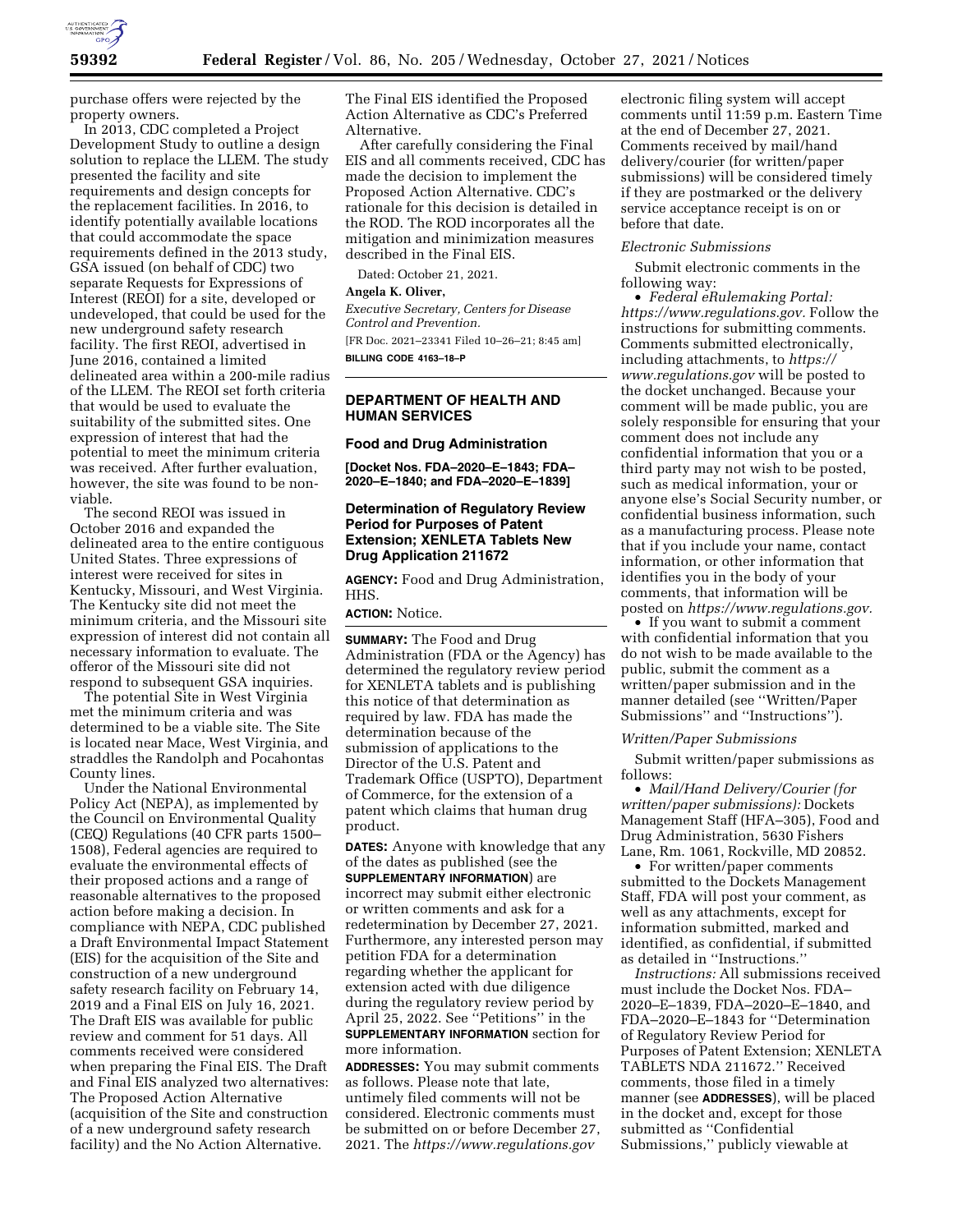*<https://www.regulations.gov>* or at the Dockets Management Staff between 9 a.m. and 4 p.m., Monday through Friday, 240–402–7500.

• Confidential Submissions—To submit a comment with confidential information that you do not wish to be made publicly available, submit your comments only as a written/paper submission. You should submit two copies total. One copy will include the information you claim to be confidential with a heading or cover note that states ''THIS DOCUMENT CONTAINS CONFIDENTIAL INFORMATION.'' The Agency will review this copy, including the claimed confidential information, in its consideration of comments. The second copy, which will have the claimed confidential information redacted/blacked out, will be available for public viewing and posted on *[https://www.regulations.gov.](https://www.regulations.gov)* Submit both copies to the Dockets Management Staff. If you do not wish your name and contact information to be made publicly available, you can provide this information on the cover sheet and not in the body of your comments and you must identify this information as ''confidential.'' Any information marked as ''confidential'' will not be disclosed except in accordance with § 10.20 (21 CFR 10.20) and other applicable disclosure law. For more information about FDA's posting of comments to public dockets, see 80 FR 56469, September 18, 2015, or access the information at: *[https://](https://www.govinfo.gov/content/pkg/FR-2015-09-18/pdf/2015-23389.pdf) [www.govinfo.gov/content/pkg/FR-2015-](https://www.govinfo.gov/content/pkg/FR-2015-09-18/pdf/2015-23389.pdf) [09-18/pdf/2015-23389.pdf.](https://www.govinfo.gov/content/pkg/FR-2015-09-18/pdf/2015-23389.pdf)* 

*Docket:* For access to the docket to read background documents or the electronic and written/paper comments received, go to *[https://](https://www.regulations.gov) [www.regulations.gov](https://www.regulations.gov)* and insert the docket number, found in brackets in the heading of this document, into the ''Search'' box and follow the prompts and/or go to the Dockets Management Staff, 5630 Fishers Lane, Rm. 1061, Rockville, MD 20852, 240–402–7500.

**FOR FURTHER INFORMATION CONTACT:**  Beverly Friedman, Office of Regulatory Policy, Food and Drug Administration, 10903 New Hampshire Ave., Bldg. 51, Rm. 6250, Silver Spring, MD 20993, 301–796–3600.

### **SUPPLEMENTARY INFORMATION:**

#### **I. Background**

The Drug Price Competition and Patent Term Restoration Act of 1984 (Pub. L. 98–417) and the Generic Animal Drug and Patent Term Restoration Act (Pub. L. 100–670) generally provide that a patent may be extended for a period of up to 5 years

so long as the patented item (human drug or biologic product, animal drug product, medical device, food additive, or color additive) was subject to regulatory review by FDA before the item was marketed. Under these acts, a product's regulatory review period forms the basis for determining the amount of extension an applicant may receive.

A regulatory review period consists of two periods of time: A testing phase and an approval phase. For human drug products, the testing phase begins when the exemption to permit the clinical investigations of the drug becomes effective and runs until the approval phase begins. The approval phase starts with the initial submission of an application to market the human drug product and continues until FDA grants permission to market the drug product. Although only a portion of a regulatory review period may count toward the actual amount of extension that the Director of USPTO may award (for example, half the testing phase must be subtracted as well as any time that may have occurred before the patent was issued), FDA's determination of the length of a regulatory review period for a human drug product will include all of the testing phase and approval phase as specified in 35 U.S.C. 156(g)(1)(B).

FDA has approved new drug application (NDA) 211672 for marketing the human drug product, XENLETA tablets (lefamulin) indicated for the treatment of adults with communityacquired bacterial pneumonia caused by susceptible microorganisms. Subsequent to this approval, the USPTO received patent term restoration applications for XENLETA tablets (U.S. Patent Nos. 8,071,643; 8,153,689; and 9,120,727) from Nabriva Therapeutics GMBH and the USPTO requested FDA's assistance in determining the patents' eligibility for patent term restoration. In a letter dated October 13, 2020, FDA advised the USPTO that this human drug product had undergone a regulatory review period and that the approval of XENLETA tablets and XENLETA injection represent the first permitted commercial marketing or use of the products. Thereafter, the USPTO requested that FDA determine the product's regulatory review period.

### **II. Determination of Regulatory Review Period**

FDA has determined that the applicable regulatory review period for XENLETA tablets is 3,595 days. Of this time, 3,351 days occurred during the testing phase of the regulatory review period, while 244 days occurred during the approval phase. These periods of

time were derived from the following dates:

1. *The date an exemption under section 505(i) of the Federal Food, Drug, and Cosmetic Act (FD&C Act) (21 U.S.C. 355(i)) became effective:* October 17, 2009. FDA has verified the applicant's claim that the date the investigational new drug application became effective was on October 17, 2009.

2. *The date the new drug application (NDA 211672) was initially submitted with respect to the human drug product under section 505 of the FD&C Act:*  December 19, 2018. FDA has verified the applicant's claim that the new drug application (NDA) for XENLETA tablets (NDA 211672) was initially submitted on December 19, 2018.

3. *The date the application was approved:* August 19, 2019. FDA has verified the applicant's claim that NDA 211672 was approved on August 19, 2019.

This determination of the regulatory review period establishes the maximum potential length of a patent extension. However, the USPTO applies several statutory limitations in its calculations of the actual period for patent extension. In its applications for patent extension, this applicant seeks 819 days, 1,465 days, or 1,528 days of patent term extension.

### **III. Petitions**

Anyone with knowledge that any of the dates as published are incorrect may submit either electronic or written comments and, under 21 CFR 60.24, ask for a redetermination (see **DATES**). Furthermore, as specified in § 60.30 (21 CFR 60.30), any interested person may petition FDA for a determination regarding whether the applicant for extension acted with due diligence during the regulatory review period. To meet its burden, the petition must comply with all the requirements of § 60.30, including but not limited to: Must be timely (see **DATES**), must be filed in accordance with § 10.20, must contain sufficient facts to merit an FDA investigation, and must certify that a true and complete copy of the petition has been served upon the patent applicant. (See H. Rept. 857, part 1, 98th Cong., 2d sess., pp. 41–42, 1984.) Petitions should be in the format specified in 21 CFR 10.30.

Submit petitions electronically to *<https://www.regulations.gov>* at Docket No. FDA–2013–S–0610. Submit written petitions (two copies are required) to the Dockets Management Staff (HFA–305), Food and Drug Administration, 5630 Fishers Lane, Rm. 1061, Rockville, MD 20852.